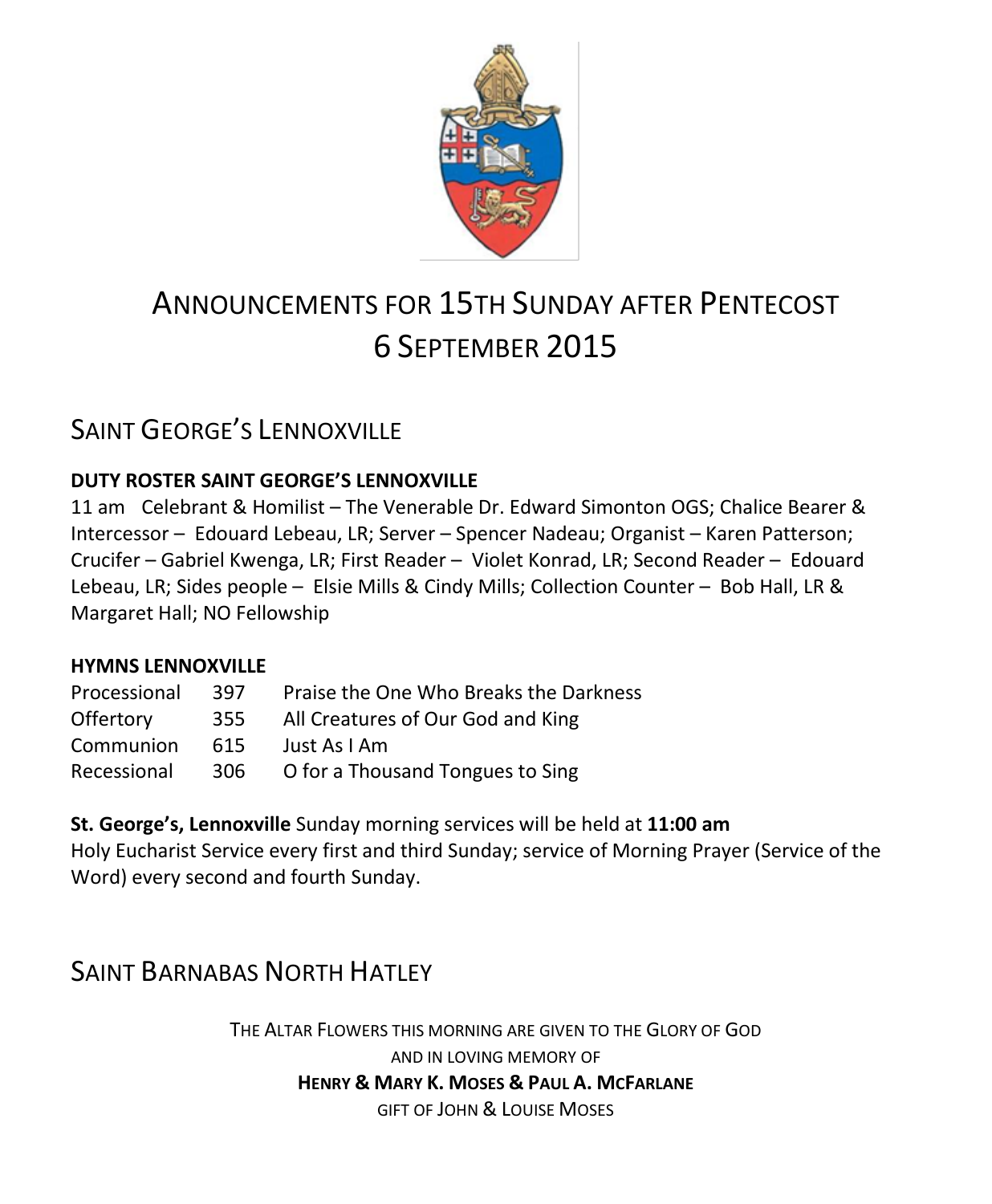### **DUTY ROSTER SAINT BARNABAS NORTH HATLEY**

9 am Celebrant & Homilist – The Venerable Dr. Edward Simonton OGS; Eucharist Assistant – John Moses; First Reader – John Moses; Second Reader – Peter Southam; Sides person – Peter Southam; Prayers of the People – Ann Mitchell; Organist – Louis Brouillette

### **St. Barnabas, North Hatley** Sunday morning services will be held at **9:00 am**

Holy Eucharist Service every first and third Sunday; service of Morning Prayer (Liturgy of the Word) every second and fourth Sunday.

# ON THIS WFFK

### **LENNOXVILLE QUILTERS ANNUAL QUILT SHOW & SALE – LENNOXVILLE**

At St. George's Anglican Church (84 Queen Street, Lennoxville)

Friday, September 11 from 10 am – 5 pm

Saturday, September 12 from 10 am – 4 pm

Admission \$5.00. Refreshments (muffins, cookies, coffee, tea, juice) provided by St. George's Evening ACW and Parish Guild. Hope to see you all there!

#### **ST. FRANCIS MANOR – LENNOXVILLE**

There will be a Eucharist service at the St. Francis Manor in Lennoxville on Friday, September 11 at 10 am. All welcome.

### SERVICES THIS WEEK

| <b>TODAY</b>       | 9 AM              | <b>SAID EUCHARIST</b> | <b>NORTH HATLEY</b> |
|--------------------|-------------------|-----------------------|---------------------|
|                    | 9:15 AM           | <b>MORNING PRAYER</b> | <b>MAGOG</b>        |
|                    | 11 AM             | <b>SUNG EUCHARIST</b> | LENNOXVILLE         |
| <b>NEXT SUNDAY</b> | 9 AM              | <b>MORNING PRAYER</b> | <b>NORTH HATLEY</b> |
|                    | $9:00 \text{ AM}$ | <b>MORNING PRAYER</b> | AYER'S CLIFF        |
|                    | $9:15$ AM         | <b>SAID EUCHARIST</b> | <b>MAGOG</b>        |
|                    | <b>11 AM</b>      | <b>MORNING PRAYER</b> | LENNOXVILLE         |
|                    | 11 AM             | <b>MORNING PRAYER</b> | <b>COATICOOK</b>    |
|                    |                   |                       |                     |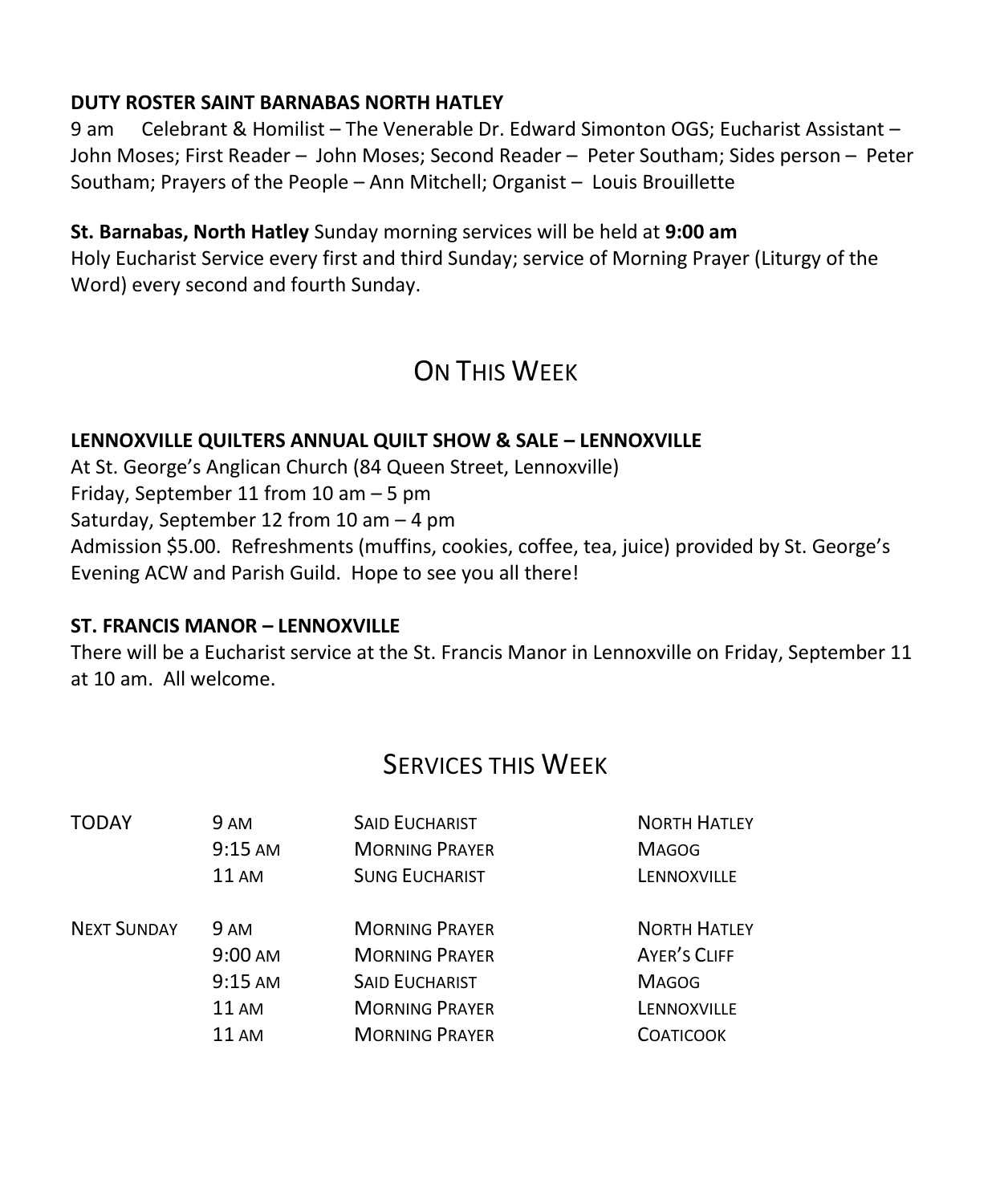# DEANERY MEETINGS AT ST GEORGE'S LENNOXVILLE

#### **DEANERY WORSHIP MINISTRY TEAM**

Meets Tuesday, September 8 at 10:00 – 11:00 am in the Upper Room

#### **DEANERY PASTORAL MINISTRY TEAM**

Meets Wednesday, September 9, starting with Eucharist at 6:30 pm in the Upper Room

#### **DEANERY MEETING OPEN TO ALL**

There will be a meeting of all the Deanery churches which are members of the team ministry model on Saturday, October 24 at St. George's Lennoxville from 10 am to noon. This will be an information and discussion meeting with an opportunity to ask questions and make suggestions. Treasurers and wardens are expected to attend, but the meeting is open to all interested members of the Deanery.

# UPCOMING EVENTS

#### **GRACE CHRISTIAN HOME - HUNTINGVILLE**

There will be a Eucharist service at the Grace Christian Home on Friday, September 18 at 10 am. All welcome.

#### **SOUP LUNCH - LENNOXVILLE**

St. George's Lennoxville (84 Queen Street) will be having a Soup Lunch in the Lower Hall on Thursday, September 17 from 11:30 am  $-1$  pm. Free-will donation.

#### **CORPORATION – LENNOXVILLE**

Meets Thursday, September 17 at 7 pm in the Choir Room

#### **EVENSONG SERVICE – LENNOXVILLE**

There will be an Evensong service at St. George's Lennoxville (84 Queen Street) on Sunday, September 27 at 4 pm.

#### **40TH ANNIVERSARY OF THE EVENING ACW - LENNOXVILLE**

The Evening Anglican Church Women of St. George's Lennoxville will be celebrating its 40th Anniversary on Sunday, October 4 at the 11 am service. Several members will be inducted as Life Members. There will be a Luncheon following the service.

#### **SEAFARERS' BOXES**

This is a great time of the year to begin collecting your articles to pack SEAFARERS' BOXES. What an opportunity to share some of our Christmas Joy with someone away from home at that time